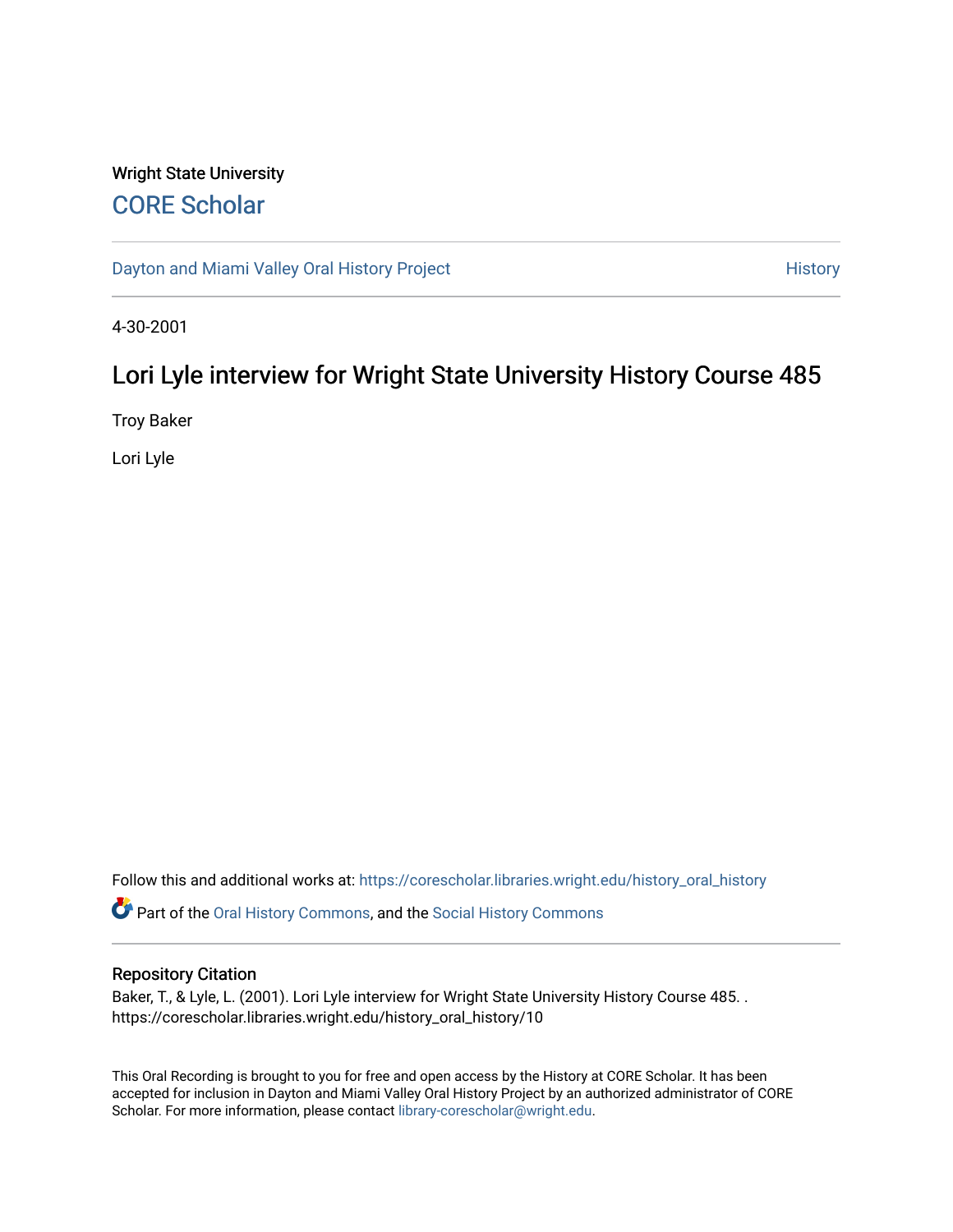History 485 Oral History Interview #1 Race Relations Troy Baker- April 30, 2001

I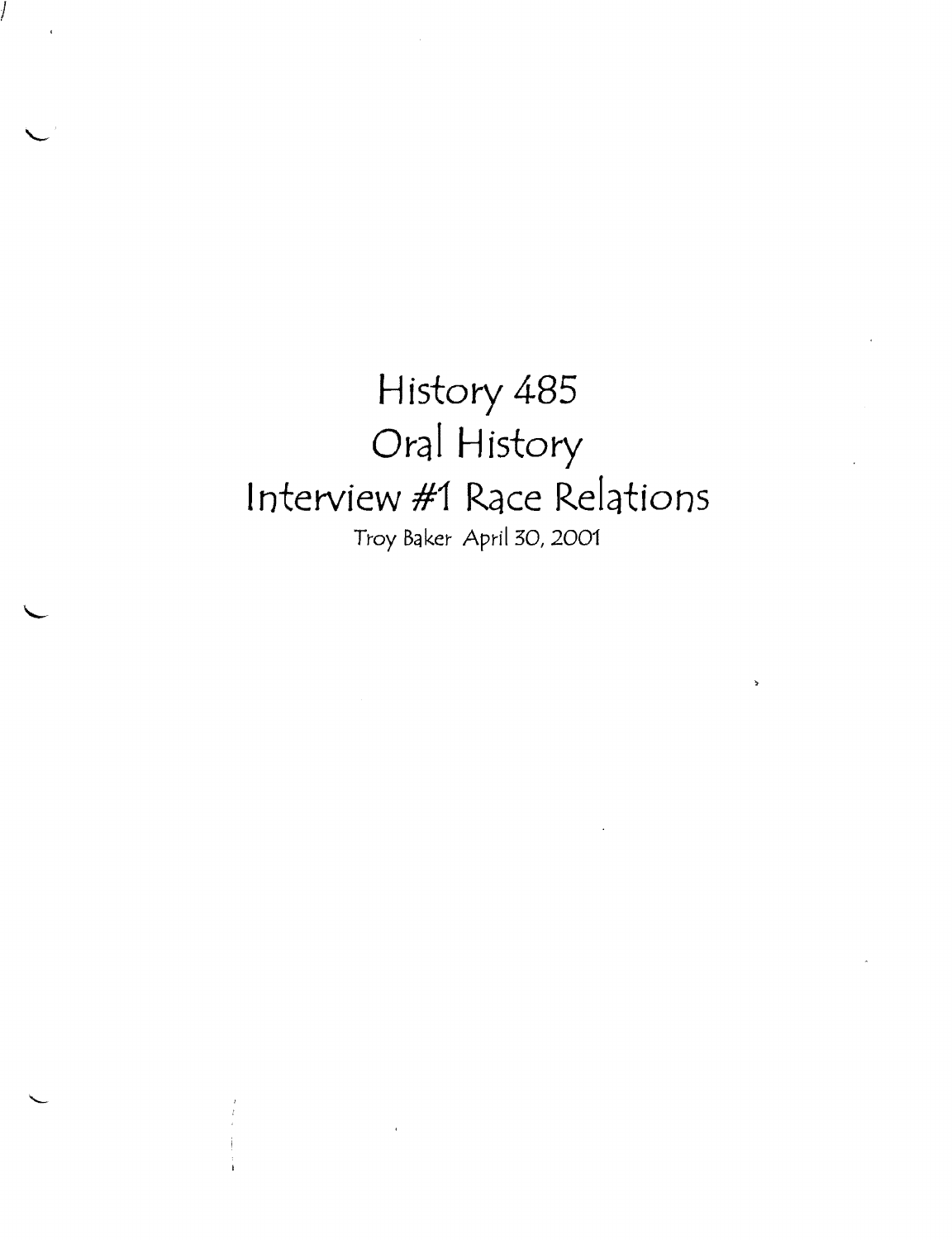Troy Baker

×

1

### **Introduction**

Lori Lyle is a 26-year-old probation officer in Montgomery County. I am interviewing her about her experiences growing up and with racism. I will also try to gain information about her parents and their experiences. I am interviewing her at her aunt's house on the west side of Dayton. The setting is a quiet kitchen overlooking the back yard. In the interview we cover various topics that are relevant to race relations and past events that have shaped her view of race relations in America. We begin the interview with her childhood and a brief discussion of her upbringing and hometown. We move on to why her parents settled in Middletown and the effect small town life has had on her. We quickly move into experiences with racism and what role race played to her as she grew up in Middletown as one ofthe few black children in a predominately white neighborhood. We discussed the effects of growing up in an all white neighborhood and whether or not it had a negative influence on the way she relates to her culture in the present. She moves on to talk about some experiences at Wittenberg University dealing with black culture.

As we move on in the interview we discuss her parents' involvement in the civil rights movement and some of their experiences. She talks for quite some time about the things that she would tell her children about race and about what has helped her. Next she tells me what and where she learned about the civil rights movement and she also discusses some ofher feelings about Malcolm X and Martin Luther King Jr. She then discusses the effects of the educational system on the outlook of America towards race.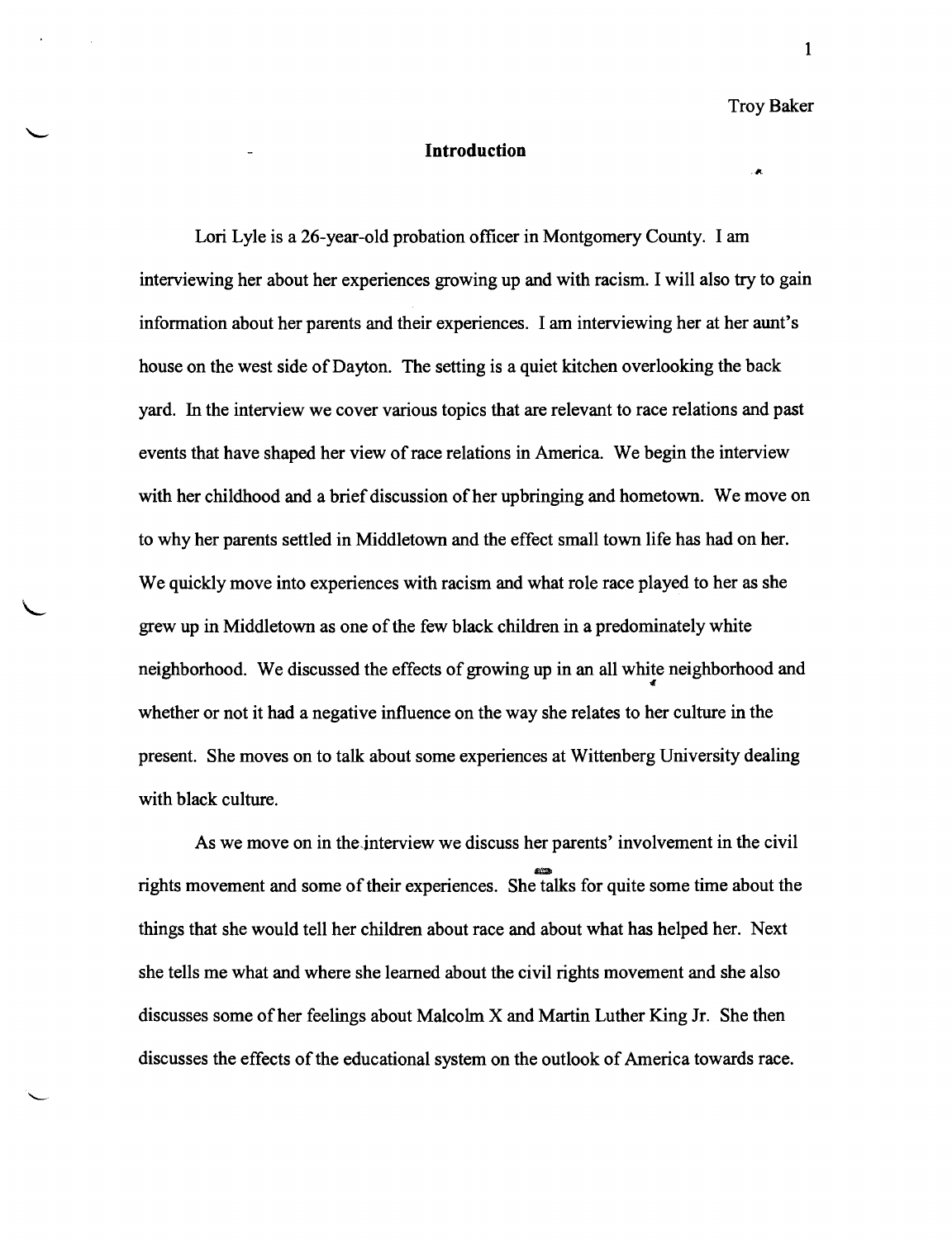She touches on the riots in Cincinnati, the O.J. Simpson Trial and the L.A. riots and white privilege and racial profiling. We move into a deeper discussion of the L.A. riots and Ä. her feelings. She brings the discussion back to some racial incidents that occurred at Wittenberg University and we conclude the interview with a lengthy discussion of the OJ. Simpson trial.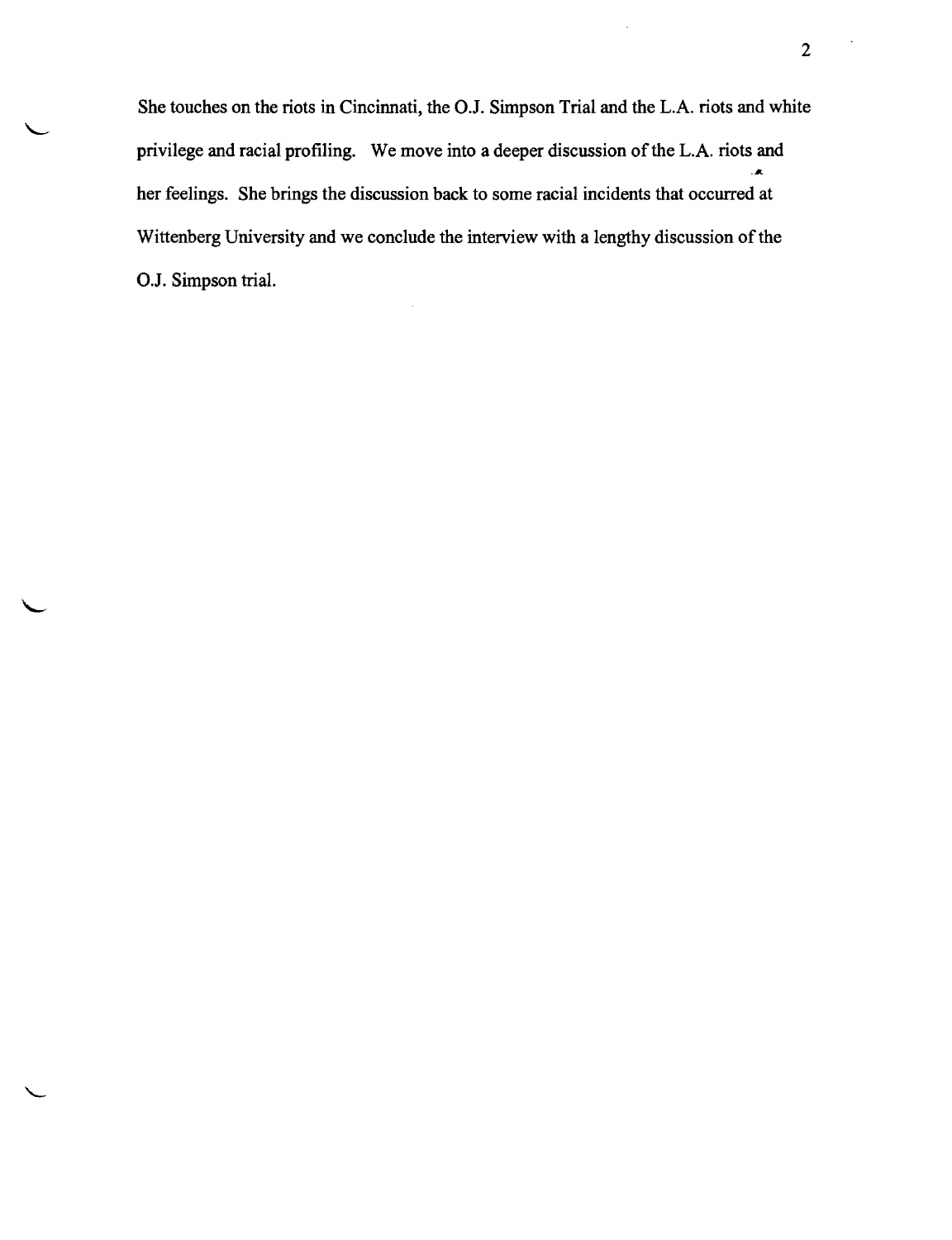Troy Baker

### Tape Summary

- Q. Can you tell me about where you are from and a little bit about your childhood? [009] From Middletown Ohio had both parents in the home and describes her family. Childhood memories are discussed and small town life as a child is discussed.
- Q. Do you know why your parents moved to Middletown or were they born there? [031] Mother was born in Middletown and Father from Denver. He relocated to Middletown and they remained in the town.

Q. How would you describe race relations in Middletown?

[041] Racism and race relations were not really a major issue. Ms. Lyle didn't have much negative exposure to negative race relations. Most of the people were grouped together because the town was so small. She recalls the year the town had a Klu Klux Klan Rally.

Q. How big of a role did race play in our experiences growing up?

[072] Race played a role, but not necessarily negative. She was one of few black children in an all white neighborhood. She learned to survive in both cultures.

Q. Do you think growing up in Middletown has affected the way you relate to the black race now?

[091] It played a role because she internalized the fact that most of the black people in the town lived in a certain part of town that she did not live on. Because of the upbringing she had her parents taught her not to look down on others, but as she got older she wanted to relate more with her black culture than when she was growing up. She talks about some experiences at Wittenberg University. "fake black people."

Q. What kinds ofthings did your parents tell you about race or racism that they experienced?

[121] They didn't talk much about race. Instead they encouraged selfawareness. Her Mother's story about why she quit the track team in high school because of a racist coach. She talks about her grandfather and his status. She talks about the first time her mother had to talk to her about race relations.

Q. Did their approach help more or hinder you? Which approach is more effective?

[164] It helped her to be sure of herself. She never felt inferior. For her it was helpful because her self-confidence was not ruined and her parents told her "You are great because you're black." Experiences with dealing with racism in Middletown.

Q. What kinds of things would you tell your children about racism and about your experiences and how to interact with people outside of their race?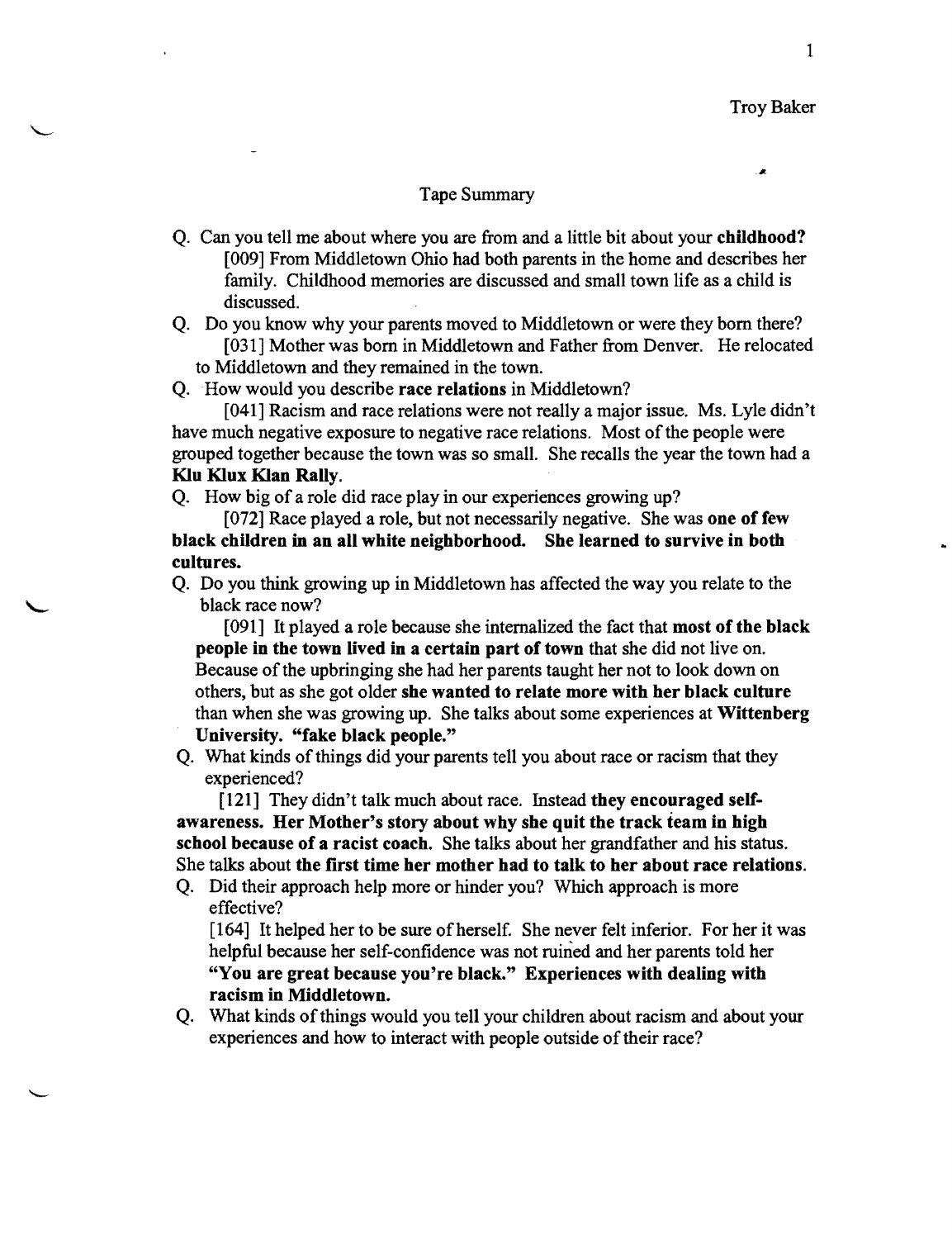[216] She has two children and she has her son attend and all black private school. She discussed hair and things that the mainstream culture does not understand about black culture.

- Q. Did you learn about the civil rights movement from your parents? [247] Her parents weren't involved.
	- Q. What did you learn about the movement and where did you learn it? [260] Late high school and college taught her many of the facts of the movement. She discusses Rosa Parks and how she got tired of hearing the same generic information. She expresses admiration for Malcom X and how she never learned about him until very late in her academic career.
- Q. Do you think mainstream society fears Malcolm X? Why do you think Martin Luther King has been portrayed as the central figure for the civil rights movement instead of Malcolm X?

[275] People don't want to hear a side that is scary.

Q. How has the education system effected the overall outlook of society on race relations having been denied the opportunity to learn African American History in lower grades?

[306] **Media, schools** cause people to believe certain stereotypes and racist ideas. Racist society set up to educate just enough. Black history month. Society gives black people a complex. L.A. Riots, Cincinnati, O.J. Simpson. "Rioting is the cry of the unheard." Discusses white privilege and experiments on race. Racial Profiling by police is discussed.

Q. How did you feel at the time of the L.A. Riots?

[400] It made her sad to see so much anger. She felt anger because people she grew up with spoke in favor of the police who beat Rodney King. She had an awakening.

Q. Do you think you must compromise your identity to have a relationship with people outside of your race?

> [440] Race relations are a joke. If you really want change you can do it. Race relations are not rocket science. Racial incidents and Wittenberg University. They benefit from a division, if police want to change they can. She talks about honesty with black and white friends and how she deals with issues of race openly. We will continue to see Rodney Kings, Cincinnati's and superficial relationships. The problem is only serious because it has reached suburbia and. We don't mean anything in this society, when we die it doesn't matter(530).

Q. How did you feel about the O.J. Simpson trial and Verdict?

[532] "I was so happy." Her focus was a race issue. "We finally got over. We've been killed lynched, set on fire..." It was a guilty happy but I was happy. "At least we got one." Racial tension built up, it went back to us against them. 575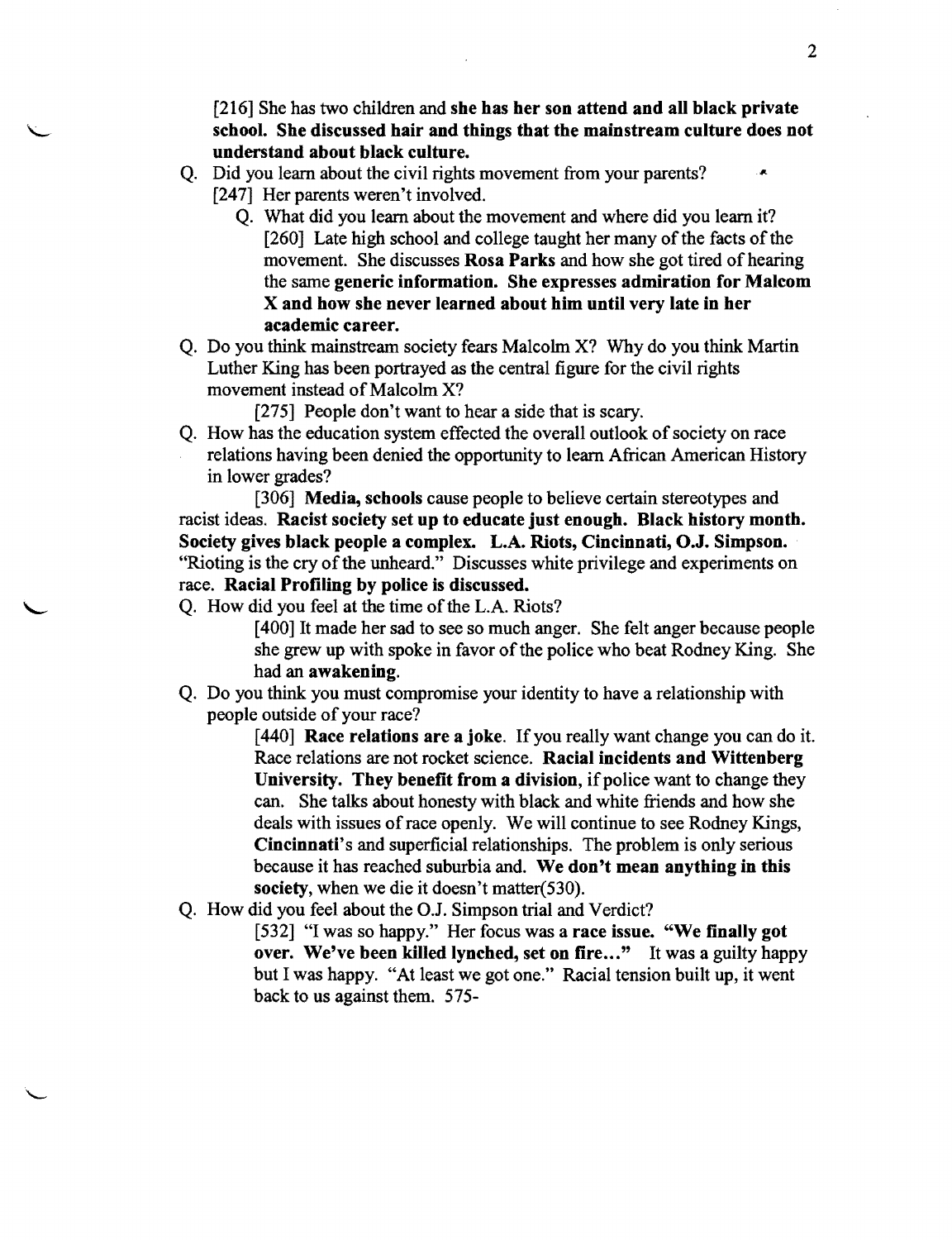Troy Baker: The date is April 25th, my name is Troy Baker and I'm interviewing Lori Lyle about her memories and experiences growing up in the 70s, 80s, and 90s. I'll start with just a few easy things. Can you tell me about where you're from and a bit about your childhood?

Lori Lyle: Yeah, I'm from Middletown, Ohio, which is a small city between Cincinnati and Dayton, that's how it got its name. And basically my memories as a child are good especially compared to what I see nowadays. I had both parents in the home. My mom was a teacher, my dad was a minister and I have a younger brother and an older brother. So I'm the middle child. The memories that I have are running outside playing with the neighborhood kids. Playing until the streetlights came on, but sometimes because our parents knew the families that had been there for as long as they had you were able to stay out longer every now and then. We played games like kick the can and hide and go seek and kick ball all the time.

# TB: Do you know why your family moved to Middletown or were your parents born in Middletown?

LL: My mother was born and raised in Middletown and my father had relatives in Middletown and he is actually from Denver Colorado. He came to visit his relatives and ended up either liking Middletown or falling in love with my mom, I believe it was the latter. He ended up coming back and he stayed and so they got married and decided to stay in Middletown.

### TB: How would you describe race relations in Middletown?

LL: Because I was born and raised there it's not anything like a city like Dayton where they're recognized as being a very segregated city. Black people live on one side of the city, white people live on the other and that's pretty much how it stays. Even though Middletown is set up somewhat the same way there were not a whole lot of problems. Granted I was born in '75 so that was after civil rights and all that kind of stuff. But just from the people I hung out with and my family there was not a whole lot of exposure to negative race relations. Middletown is so small we have one high school and a hand full of elementary schools and so you don't get to choose and pick where you want to go so your kids can be with all black kids or all white kids. Everybody gets shuffled into the same high school no matter how much you make or what you look like. But when I was in high school, no I'm sorry, my freshman year in college, the KKK held a rally there. From that point that's what we were known for because some people viewed it as a small hick town and others had viewed as a nice, little suburb. I guess it just depends on who you talk to get that view of Middletown. I think I was more exposed to race relations in college more than I was when I was in high school and growing up.

### TB: So would you say that racism didn't play that much of a role in your experience when you growing up, race relations didn't really have a big impact you as a person?

LL: I think it did, but I think it did in a positive way. I lived in a predominantly white neighborhood and I was the black child who was kind of, I don't know if can say this, I was the token black child. I grew up in a predominantly white neighborhood we lived in part of the richest section in Middletown, so it was like, I was exposed to a lot of wealthy, very influential people so by the time I got to middle school and high school I wasn't Lori,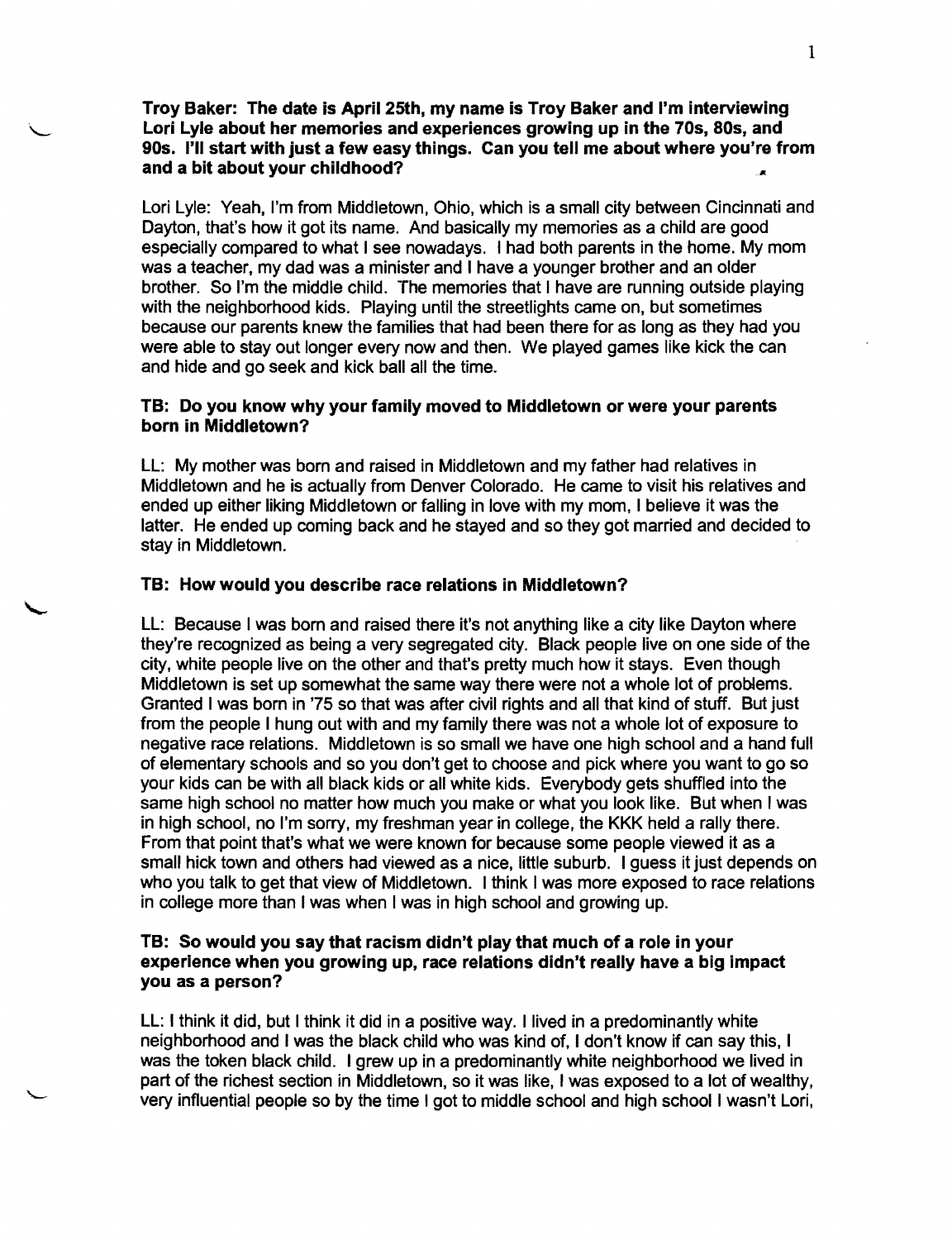just the black girl, It was Lori, the one who by with us, Lori, the one who lives with us. Like I said Middletown was so small, you knew those people you knew everybody in Middletown. Itplayed a positive role on me because I ended up learning, as a black youth and a black woman, how to survive in both cultures. In the black subculture and in how we live day to day. I think it was positive and it helped me learn how to present myself in certain arenas of life.89

# TB: Growing up in Middletown as you say being one of the few black people, do you think that affected the way you relate to the black race now, or in college or in the professional world? How do you think that affects the way you relate to the rest of your race? 94

LL: Well, don't get me wrong. Middletown has black people, it wasn't like our family and another family but in where we lived, we were one of the few black family's that lived out in that area. But I think growing up; I know it played a part because I really feel into that. . I would never say it, but I internalized that "well I live out here and you guys live over in the projects". Even though (laugh) our parents may have made the same amount of money. We were just blessed enough to live in a nice area of town that my parents could afford. I went without a lot of times. But I think because of the upbringing that I had, my parents instilled you're not better than anybody else, it's only by the grace of God that we are where we are, so don't get up on any high horse or don't get up on any type of "I'm better than this person or I'm better than that person" because, Like I said growing up I kind of had some of that, but then by the time I got to college it had flip-flopped and I wanted to relate more with my black culture and my black heritage than I did when I was growing up. I got to Wittenberg, which is obviously a predominantly white school, and you know you were there, I think as a freshman going in, I talked to some of my other friends who felt the same way, black kids going into Wittenberg, feel like you gotta hold on to this blackness, because you're getting ready to be swept in to all this. Even my first thought was that "I'm not about to go to this school with all these fake black people, these wanna-be white, black people.

### TB: Going back a little bit to your childhood, what kind of things did your parents tell you about racism they experienced throughout their lives and how it affected them? Did they talk about those kinds of things with you and your brothers?

LL: (Laugh). That's funny because my parents actually didn't talk a whole bunch about it and they grew up in the prime of all that stuff that went on because both my parents, well one was born in '44 and one was born in '43. There was one story that my mom used to tell me about when she ran track and why she ended up quitting the team. Her track coach would take all the white girls home, even though the white girls lived around the corner and her and her friends would have to walk miles and miles home. The coach would literally drive by them to take the white girls home. So after a while, their team was really good, but they ended up quitting because of that kind of treatment. I think that my mom didn't want to expose us to the ugliness of racism and even though we learned about it later on in school, watching videos. They didn't really talk a lot about what they went through in that era. I suspect that it is also because my grandfather was pretty prestigious. He owned his own business, had his own cars. You know that back then that was a big deal for a black man to have all that kind of stuff. With a family of 11 12 kids and you are still able to buy food every week and pay your bills on time and have cars and nice clothes, people thought they were super.rich. I think that he had some of that same respect that he wasn't the "typical black man" raising a "typical black family". I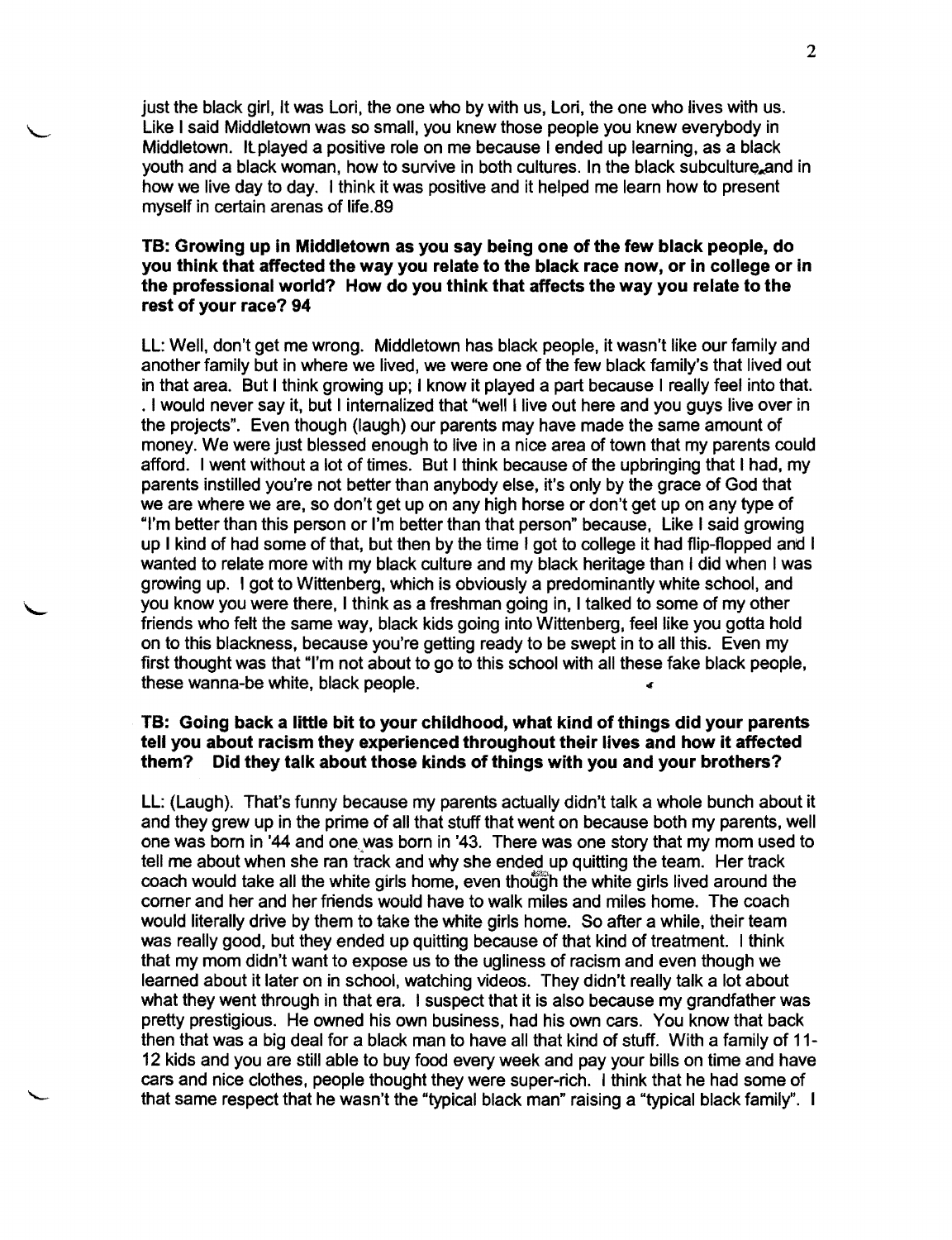just really think they tried to shield us from that, although there was an incident when I was younger. We were driving in a car, and I looked over at this little girl, and she happened to be white and I smiled at her and I waved and she licked her tongue at me. And that was the point that my mom had to start explaining that kind of stuff to me. Because I was devastated and I cried I think for the rest of the day. Because it just hurt. Not necessarily because I knew the little girl, or if she was even doing it because I was black, but she was doing it simply because she was being mean and that prompted my mom to start talking to me about people, not liking you because you're different. My parents really took a proactive approach to it. My mom read to us a lot; she read a lot about black history but didn't focus on the negative things that happened. She talked about it, but she focused more on instilling us with "you are a blessed child and you can do it no matter what. Yes you're going to run up against these brick walls, but it's going to be hard, but she took it from standpoint and that's what I remember.

### **TB: So do you think there approach helped you deal with it more or do you think it hurt more when you did begin to experience racism? Not being exposed to it**  and then telling you things to look out for, do you think it hurt you more or that **you were stronger because they told you you'were a blessed child, what do you think was more effective?**

LL: That's a good question. I think the approach they used was very helpful. Like I said before, I went to a school where it was myself, my brother and probably 3 other black kids out of grades K-6. Being that we were 5 kids that could relate to each other out of a school of 300-500 kids. I never walked into a classroom feeling inferior. I never had that problem. I always knew that I was smart enough, that I could get this stuff. I never had that inferiority complex that some black kids have simply because of what's given to them. I'm not saying that some parents do it intentionally, but sometimes if somebody tells you over and over again that this is your legacy and this is why you ended up being poor, because your parents were drug addicts, that doesn't make you feel very good. I'm not taking a stance on which approach is better, but I think for me it was extremely helpful that my parents took the approach of building my self-confidence like they did. Because so many times I see so many black kids who just don't have the selfconfidence about themselves. It's great just to have that self-confidence just because you are black. You're great just because you are black, when society wants to tell us you're trash because you're black. It doesn't matter what else you have, but you're trash because you're black. Where my parents did the opposite. I also think that in dealing with the real life issues I get more passionate about it because maybe I don't know as much about it or I didn't experience that much. There were times, 2-3 times, where we would be walking home from an event in Middletown and truck full of guys would drive by and they would call out the "N" word. I'd have some friends that would start chasing the truck, they would want to go beat the people down and I felt that same anger, but at the same time it was like who cares. Along with the same mindset, my parents tried to instill in us that wherever you go, white, black, Asian, whatever there are going to be people who don't like you for who you are. There are going to be people who don't like because you're black, there are going to be people who don't like you because I'm a woman, there are going to be people who don't like me because I'm short, there are going to be people who don't like me because I'm skinny. There's not anything you can do that makes everybody like you all the time. (Referring to the incident). It's like, yeah, you called us niggers, and yeah, you're ignorant, but that's your problem that's not mine! Whatever you feel about me that's your own opinion. Granted society doesn't always work that way because no matter how much confidence you have in yourself your may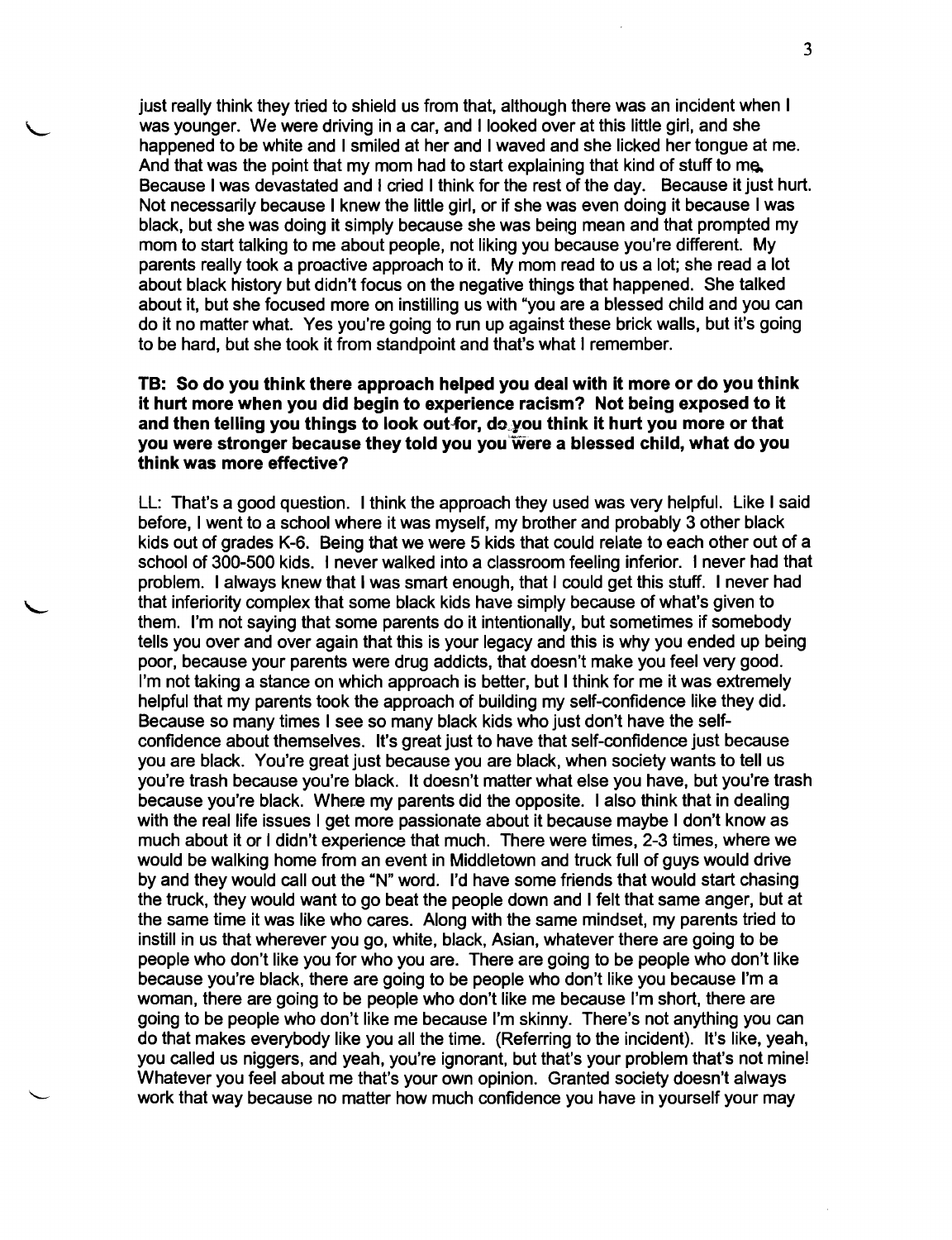still hit that glass ceiling at some point and time. But I think the things they instilled in me and my brothers was to walk tall, hold your head up. We've always been taught that promotion comes from God, not from a white man or a black man, it comes from God, so it doesn't matter anyway if you don't like me because I'm still going to get blessed. Help or hurt? That's kind of a difficult way to phrase the answer, yeah it was helpful. Yeah, there were a lot more things I wished they would have shared, like their experiences. I think you also have to look at the older generation. At least my parents are a lot more laid back than I am. I would be following in the Black Panther Party, where they would be following Martin Luther King. You can't say who was right or who was wrong, but their approach back then, to some of our approaches now because we have all those rights is a lot different.

# TB: Staying in line with that question, what kind of things do you think you would tell your children about racism, your experiences, how you dealt with your experiences with racism and race relations, how to deal with people outside of their race?

LL: Because I have 2 kids, I have a boy and a girl and that's one area that I'm struggling with now because there is a lot about race I think people are scared to talk about. At the same time, what my parents have instilled in me, I definitely want to instill a strong sense of who they are and them as individuals. But I think there is a lot that you gain when you are in a setting when you are comfortable because everybody looks like you. My son right now, he's 5, and he's in a school right now that is predominantly, well I think it's all black. It's Pre-K, private school, but I really am comfortable with him being there because there are so many life lessons and little things that he will learn and not be ashamed of and feel comfortable with that I didn't have when I was in school. There were things about my hair that my friends just didn't understand because they didn't understand that black people didn't wash their hair everyday, or why my mom put grease in my hair or what I talked about when I said my hair was "nappy". And nowadays we've come a long way and people kind of know what that means now, but those are things that the bigger culture sometimes doesn't look at. The don't understand what it's like to go to 5 different stores before you can find some grease or before they can find a head wrap. Eve<sup>f</sup>(finding) books. Even celebrating Black History Month. He's in a school now where that is celebrated all year long, not just in February. And he's learning about people who are not just Martin Luther King and Harriet Tubman and Fredrick Douglas. Everybody knows about them. We want to learn about the Garret Morgan's and the Charles Drews and those people that you had no idea that they had such an influence in America. That kind of stuff is very important to me, so I think what I'm going to try and do is have more of a mix and obviously it comes a lot from home because I think because I had such a strong family background and my parents were able to instill that to me. My life is a little bit different because I am a single parent, and a lot of times when I come home from work the last thing I want to do is read a book about Charles Drew at the same I think that's where the other arenas of school and things like that come in.

# TB: Did you learn anything about the Civil Rights Movement (CRM), were your parents involved in any kind of way? Protests? Non-violent marches? Did they tell you anything ab~ut there involvement? .r~: \_\_ ... ; \.-. '·•••,.-t

LL: No they didn't. And it's very interesting because I've always wondered why. I know they were involved in that era, and I know that because of the way they view things and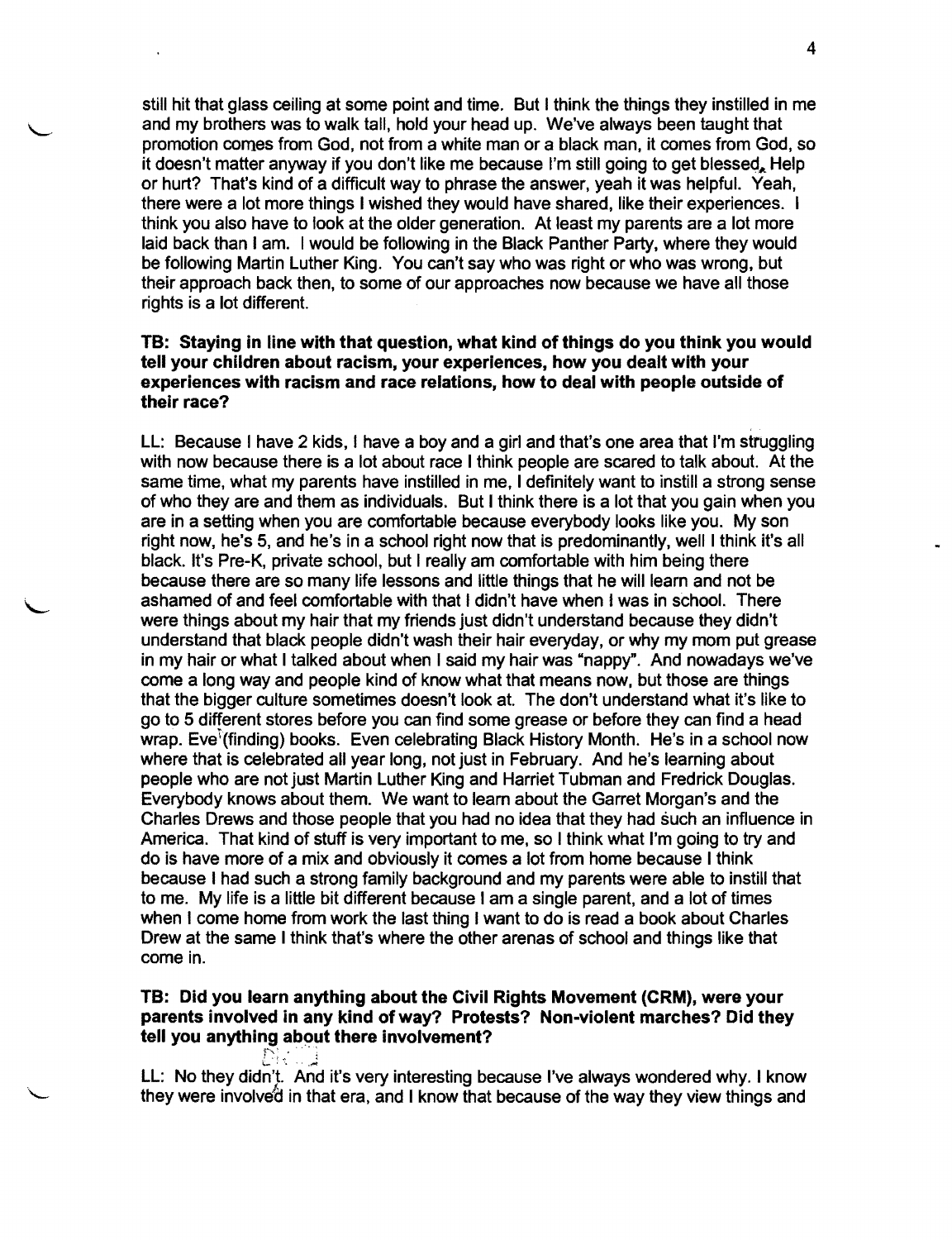how my dad is very much like me, in that he will stand up for what he believes in and he'll say what he feels. My mom is more of, and not even all that much but she's more of the political correct person. But they're both very up front individuals and I'm really surprised that they really never talked about that.

# TB: Staying with the CRM, what other things did you learn about the movement and where did you learn them?

LL: I started learning about the CRM when I was in about  $7<sup>th</sup>$  or  $8<sup>th</sup>$  grade. Of course it was all generic type stuff until I got to college. The whole lesson of Rosa Parks got on the bus she didn't move and thus ensued the whole movement. Once I got to college and started learning about things that happened actually what I found out was that Rosa Parks wasn't the person who started the Civil Rights Movement, Rosa Parks was just the icon, there were plenty of woman who said "I'm not giving up my sear'. There were plenty of women who tried to sit in the front of the bus but it didn't get started until they decided to start with Rosa Parks. I started learning in depth stuff in college, what I know about the CRM is, it's embarrassing to say but I think after a while I got sick of hearing the same old thing. I know we boycotted, I know the generic stuff you learn about he CRM. Martin Luther King. He went to all these places, he got jailed, all these people did all these protests and then Malcolm X came on the scene, and actually I find Malcolm X more intriguing than I do Martin Luther King because he's one of the people you don't learn much about. I didn't learn anything about Malcolm X until I got to high school, I never even heard his name.

# TB: Why do you think that is? Do you think mainstream society fears Malcolm X? Do you think they feel that his contribution wasn't all that big? Why do you think they portray Martin Luther King so much more as a symbol for the CRM?

LL: Obviously, I think it's society. Living where I lived, growing up in Middletown, Ohio, you didn't want to give people a chance to hear a side that made sense that was a little more scary than what Martin Luther King was talking about. Yeah, we'll let Martin go, because he's not really talking about anything violent, he's not talking about rioting, he's not talking about "down with whitey'', he's not talking about that kind of stuff so he's okay. You couldn't have Martin Luther King if you didn't have Malcolm X. Because they looked at Malcolm X and thought whoa, whoa, whoa, if we have to take one we'll take the lesser of the evils and we'll take Martin Luther King. I think if Malcolm X had not of been on the scene then we might not of had a Martin Luther King because he at the time was a radical. I was kind of upset with my parents when I found out that this was one person that they didn't tell me about. But I think, like other people they feared what now what would happen if they told me about him, but maybe they thought that he was negative or maybe they thought that this was an ugly side of the CRM I don't know, but I think that he's an extremely intriguing figure in the CRM because he gave America this raw-in the face "this is what your doing to us". He was scary because mainstream society was doing all these things to us and when he finally flipped back and said we're going to the do the same thing back, it was like he was violent. He made America look at themselves in the mirror versus Martin Luther King who wanted to bring everybody to the table and talk about what was going on, we can work this out and Malcolm X was more like "we're not doing it like that anymore, we're going to play by our own rules, and we'll see how the war ends" until he made his conversion and started over.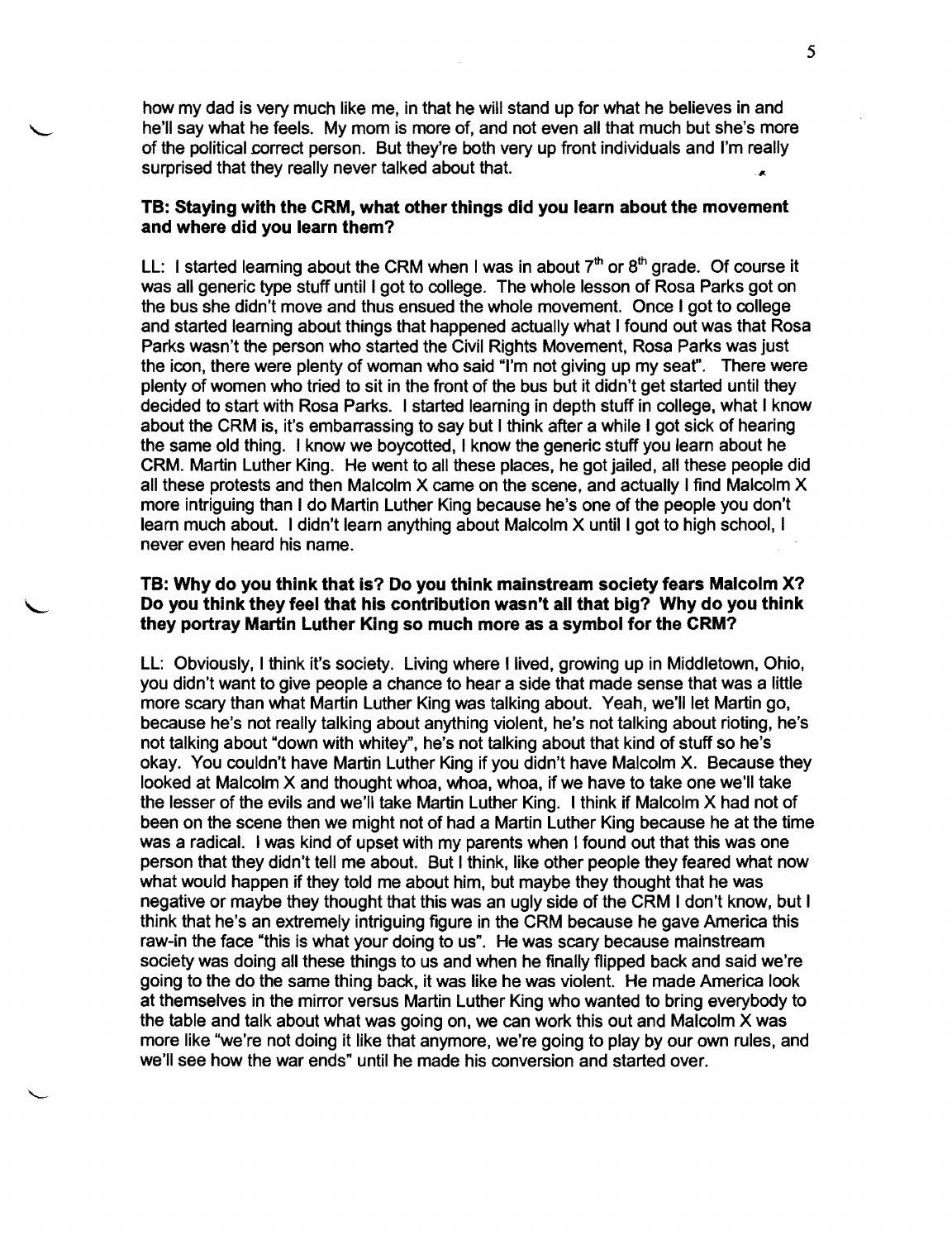TB: Going back to your knowledge of the CRM in high school and junior high school and how it was a generic version, how do you think that effects most of society because that's the way most of society is taught about the CRM and unless they do go to college and take African-American History or African-American Literature, 9 times out of 10 they won't learn those things. Only learning the watered-down version, how do you think that's affected the over all outlook of our society?

LL: I think that along with everything that we see in the media and what we do learn in school, I think you hit it right on the head when you said 9 out of 10, I would say that 9.9 our of 10 people believe all that, and even when you try to tell people that Garret Morgan was the first person that made the traffic light, they don't want to believe it. I'm not a person that uses the term racist, but we have such an institutionalized racist society and people can be racist without even realizing it because our society the way it is set up not to educate everybody on everyone. It's to people just enough so those cultures will be satisfied, "well, we gave you February". Everyone can learn all they need to learn in February. Like I said before, I feel sorry for our black children, I feel sorry for our Indian children, four all the people from different cultures everywhere that they have to go into a society where the blood of red, black and yellow men have built this country and then to walk into school and learn that you guys don't have any type of contribution and we built this great country that we live in. It's a slap in the face and I can't tell you how many times I've cried being young and older now. Because, society gives us, all kinds of people, this complex of "you really didn't do very much for this country". I think that's why you see so many things like what happened in L.A during the Rodney King verdict, and you see those responses when OJ Simpson gets off and you see what happens in Cincinnati. Granted, I think what happens when white people see that is that they go "see, I told you, see how violent they are, see how stupid they are". Some famous philosopher said that "rioting is the cry of the unheard" and when you're not listening your going to get reactions like that. When our society does not listen to our youth, that's why they're going out and killing each other and shooting each other and taking all kinds of drugs and destroying themselves because no body's listening. No body cares enough to listen. You know that's one reason my child is in a private African-American school because he's going to learn a lot more than what a regular public school or private school where he would be surrounded by a lot of white people. You do have some exceptional teachers that are going to give you some more. I had one in high school who had us read a paper on white privilege. It was a paper on white privilege, he actually brought it in and had us read it and asked our feedback on it. That was a paper that made people stop and listen and even in high school, made us look at ourselves. We even did different experiments outside of school. I think that people get caught in the CRM was the CRM and slavery was slavery but come on now every body should be happy. But black people are still bearing the consequences of what happened that long ago. I think it's ashamed when society doesn't take notice and look at it.

### TB: What was your paper "White Privilege" about and what type of activities did the class do?

LL: It was paper that listed 50-56 incidents that brought out that there is this unwritten, unspoken privilege that white men have in our society. That's what the paper was based on. It said things like, "if you get stopped by the police then you can guarantee it's not because of your color. Different instances like when you go to the mall and you don't get waited on immediately you don't have to think or question was that because this person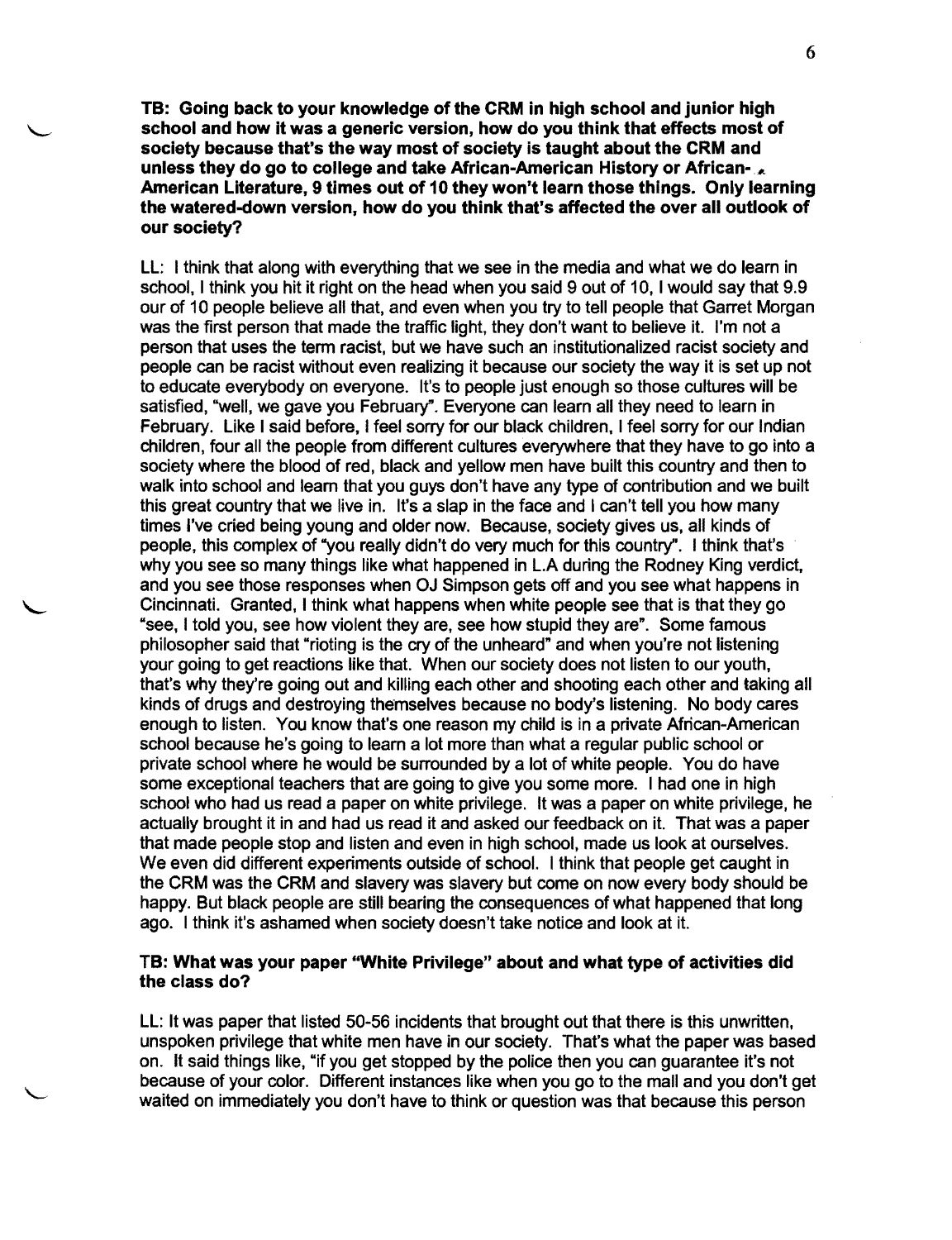has an issue with race or does this person have an issue with class. It also transferred over to white and black. There's an unwritten privilege that white people have that we don't have. Just in how you're treated and how you're viewed. My parents have a very nice car. When they get stopped by the police the first thing police officers ask is, "Is this your car? Can I see your registration?" If my dad was white I don't think that would happen as much. I don't think he would be questioned because if you are black and you're driving a Mercedes you've either got to be a drug dealer.

From that what our teacher had us do was test some of these instances out in the community. I was in a group with a white girl and a black guy and a white guy. We all had to go out to the mall. The Middletown Mall, we only got one. We did some experimenting on standing around the jewelry counter. We would both act as if we were looking at jewelry. It happened without fail three separate times at three separate counters, she got waited on and I had to walk up and down the counter three times before they would even look at me. I think that was around the Rodney King riots because I was in high school when that happened. That's when all the stuff was going on in L.A. and I think my teacher was trying to awaken us to what really goes on out there and why it goes on. I'm not a person who believes that everybody has to love everybody. I don't think that's true because human nature we have conflict that's just a part of who we are. But I think that if people understand. If you just try to understand people a little bit more than you'll get a better glimpse of why somebody's reacting the way they are. If certain white individuals took the time to understand why black people rioted in Cincinnati, not that it was right but after so many years of being dogged and told "you can't get a job" and being harassed by the police. Eventually people blow up if you keep beating on them long enough, they get fed up and they get tired.

### TB: People have said that the L.A. Rodney King Riots is one of the major revolutionary acts of our generation for black people. How did you feel at the time to see all of those things taking place in L.A?

LL: I think I was sad. I wasn't embarrassed, I was just really sad. My opinions, views and knowledge that I had in high school wasn't near what I have now after graduating from college and taking classes on it. In high school I really felt this ache because they were destroying themselves and destroying their communities but even more was the anger that I felt when these police officers... I felt angry because I would hear people who were my friends, girls and families that I had grown up with since I was little, little little like kindergarten. And now we were in high school together and I'm hearing that their parents have said, "Well you know he ran so he should have did this, this and this" It made me wake up and say, "you know I understand that these people like me for who I am but then that's when I think I started learning that there is a difference between who I am and what I represent". I might be a person you can look at and like but I'm also a person that is in this culture with these people that  $\frac{1}{20}u$  think are out stealing and selling drugs and having babies and getting on welfare and taking your spot in college. So I think it was an awakening moment for me and at the same time it was very hurtful. You see what happens when people get fed up.

### TB: After your awakening, do you think you have to compromise your identity to have a relationship with people outside of your race? And do you think a true relationship can ever exist.

LL: I think I said earlier that race relations in our country are a joke. When people get together and talk about them it's a joke. You get the city commissioner and I'll watch the news with my parents about what went on in Cincinnati because it's so close to Middletown. And there up there saying, "We want to make a new such and such .... We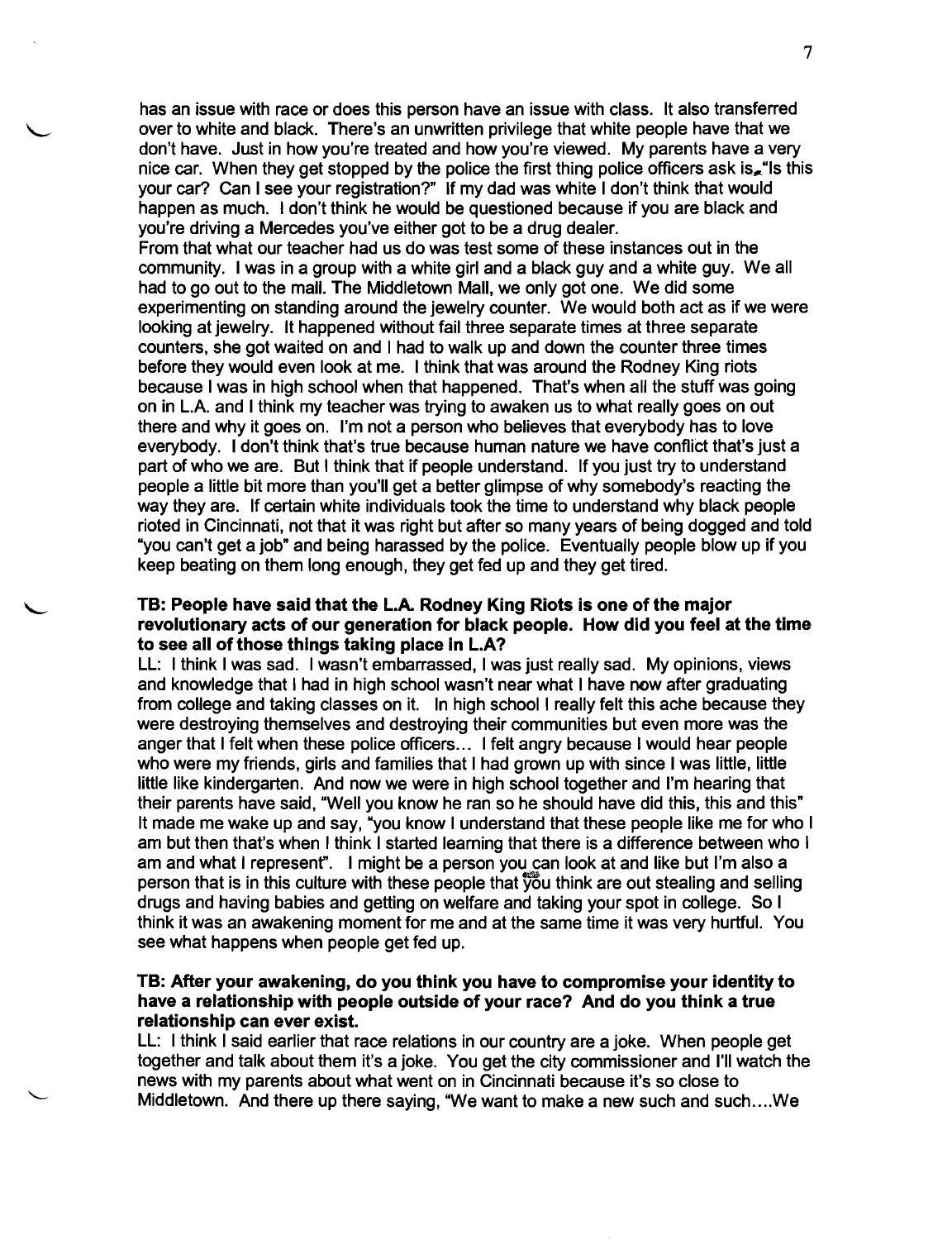Lection P breaking acres want this to happen and we want that to happen." I 'm just looking and I'm like you guys are such a joke. If you really want change you can do it. Race relations is not rocket science. It's only how people deal with one another. We thought it was important to make sure people were educated so we started colleges, universities and public . schooling. Why not utilize those tools. I remember at Wittenberg some racial incidents occurred. Some name-calling outside some windows at a dorm. One of the guys there someone actually drew a picture of him being lynched with his name on it. So there was a lot of racial tension at the time. One of the things that we challenged the university to do was, there is one class that everybody has to take. All freshmen have to take it no matter what your major is. It's called Common Learning and it's a class that's supposed to deal with issues of reality. You have to read books on different artists and authors. And you study art and do all these different kinds of things and what we challenged the university to do was implement some kind of curriculum that you can talk about black, white, Asian and Indian and all these groups and how they deal with one another. But they couldn't do that because they didn't want to. Really if you get down to it it's because they don't want to. The benefit from the division. I'm not going to go into how, but if you really want to make a change you can do that. If Cincinnati really wants to implement a change in their policing and their community support, they can do that. I think a true relationship is possible because I'm a person who likes to know up front. The people that are close to me that I do consider my friends, black and white, we are very open and honest with each other. I have friend who grew up in a lily white hick town and when she says things I say, "you may not want to say that because people get offended when you say things-like that" or " don't clump that group together because that sounds like you're being negative." She's willing and open to accept that. It's not a negative criticism. It's just me trying to let her know that you can say it to me because I'm your friend but if you get out there society doesn't work that way. If we're not scared to educate each other then we can get somewhere. But I think everybody deals with these politically correct terms and they don't want to say this and they don't want to say that. They don't get to the real deal of who you are and who they are and how you deal with each other. Do I think it can happen, yes. People don't deal with the real issue. You don't get a white person that will come in there and say, "I'm terrified to go around black people at night because you guys scare me. It's not because I want to be racist it's because that's what I see on T.V. I see you guys stealing cars and I see you guys taking drugs and that's what I see and that's what I'm fed." I guarantee that you will probably never see that. At least I've never seen it. Now I'm young but.... I think it can happen. Do I think it will, no. I think that we will continue to have superficial relationships and we'll continue to see things like what go on in Cincinnati. And we'll continue to see the Rodney Kings and the abuse by the police. A young guy at one of the forums that I was watching said to the police, not the police but to the city commissioners," This problem is not serious until somebody gets shot and killed. Now that somebody's dead and everybody's out in the streets rioting and protesting now it's time to do something about it. There has been in Cincinnati since the year 1995 fifteen deaths by white officers to black people. Not one white man or white person was shot during that time, at all. In the last fifteen years it was never addressed, it wasn't brought to the forefront. You didn't see the city counsel and the police chief and all those people. It wasn't an issue but now the community is out saying we want answers and we want you to do something." Now they're saying (sarcastically), 'We're willing to do everything we can. This is going to be a top priority. And the boy said, " Where were you when all these other people were getting shot? Where were you when my brother was being harassed and got beat up by the police? We don't see you until you want to be voted into office." And that's true. They don't come around and they don't think it's an issue